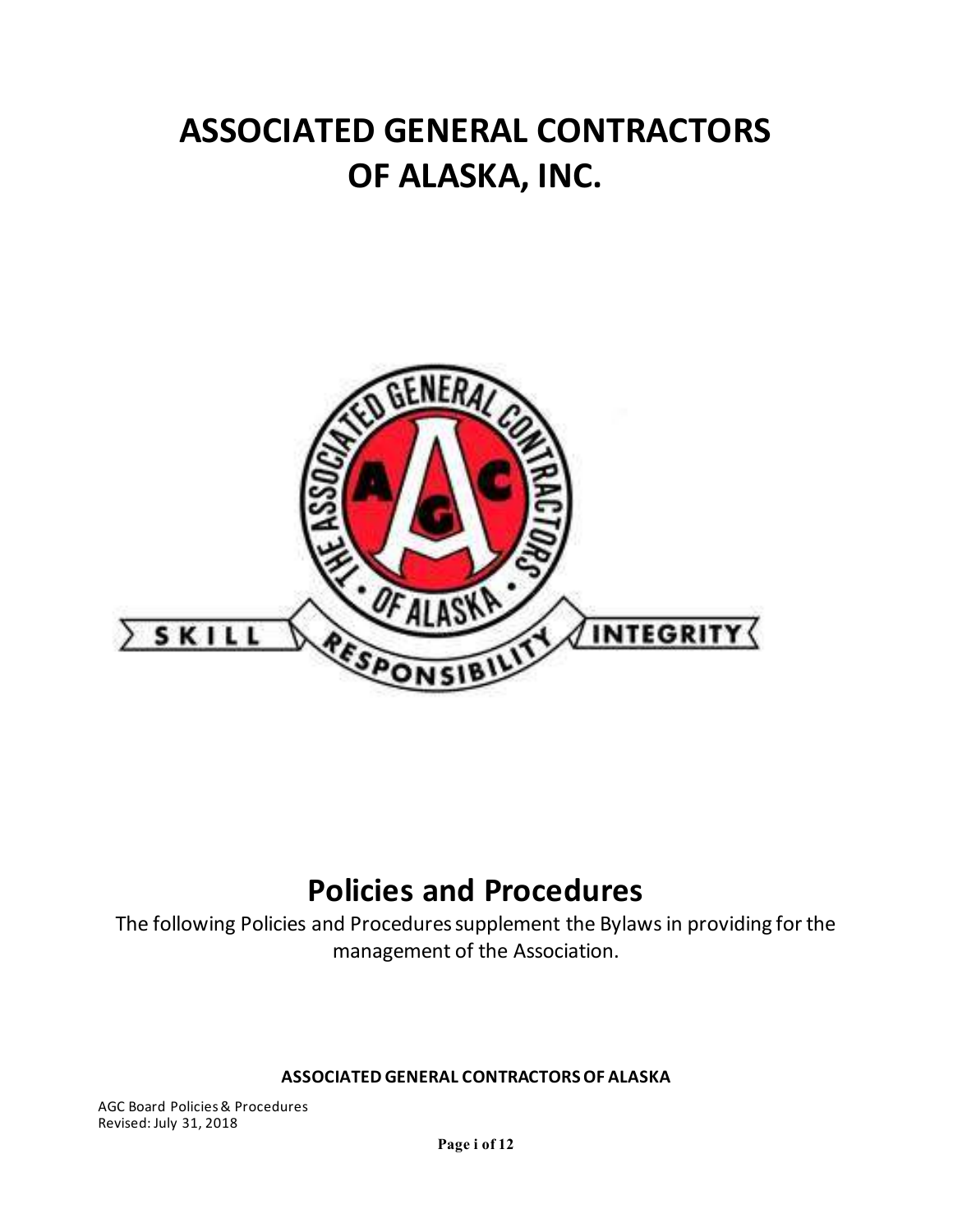#### **BOARD POLICIES AND PROCEDURES TABLE OF CONTENTS**

| 1.       |                                                      |                                                                                                                                     |  |  |  |  |  |  |
|----------|------------------------------------------------------|-------------------------------------------------------------------------------------------------------------------------------------|--|--|--|--|--|--|
| 2.       | <b>EXECUTIVE Board</b>                               |                                                                                                                                     |  |  |  |  |  |  |
| 3.       |                                                      |                                                                                                                                     |  |  |  |  |  |  |
| 4.       |                                                      |                                                                                                                                     |  |  |  |  |  |  |
| 5.       |                                                      | ELECTION OF CONTRACTOR DIRECTORS BY DIVISION, ASSOCIATE DIRECTORS,<br>AND APPOINTED ADVANCING CONTRACTORS OF ALASKA REPRESENTATIVE2 |  |  |  |  |  |  |
| 6.       | (a)<br>(b)<br>(c)<br>(d)<br>(d)<br>(f)<br>(g)<br>(h) | (1)<br>(1)<br>EDUCATION, TRAINING & WORKFORCE DEVELOPMENT COMMITTEE6<br>(1)<br>(1)<br>(1)<br>(1)                                    |  |  |  |  |  |  |
| 7.<br>8. | (a)<br>(b)<br>(a)<br>(b)                             |                                                                                                                                     |  |  |  |  |  |  |
|          | (c)<br>(d)                                           | (1)<br>(2)                                                                                                                          |  |  |  |  |  |  |

**AGC Board Policies & Procedures** Revised: July 31, 2018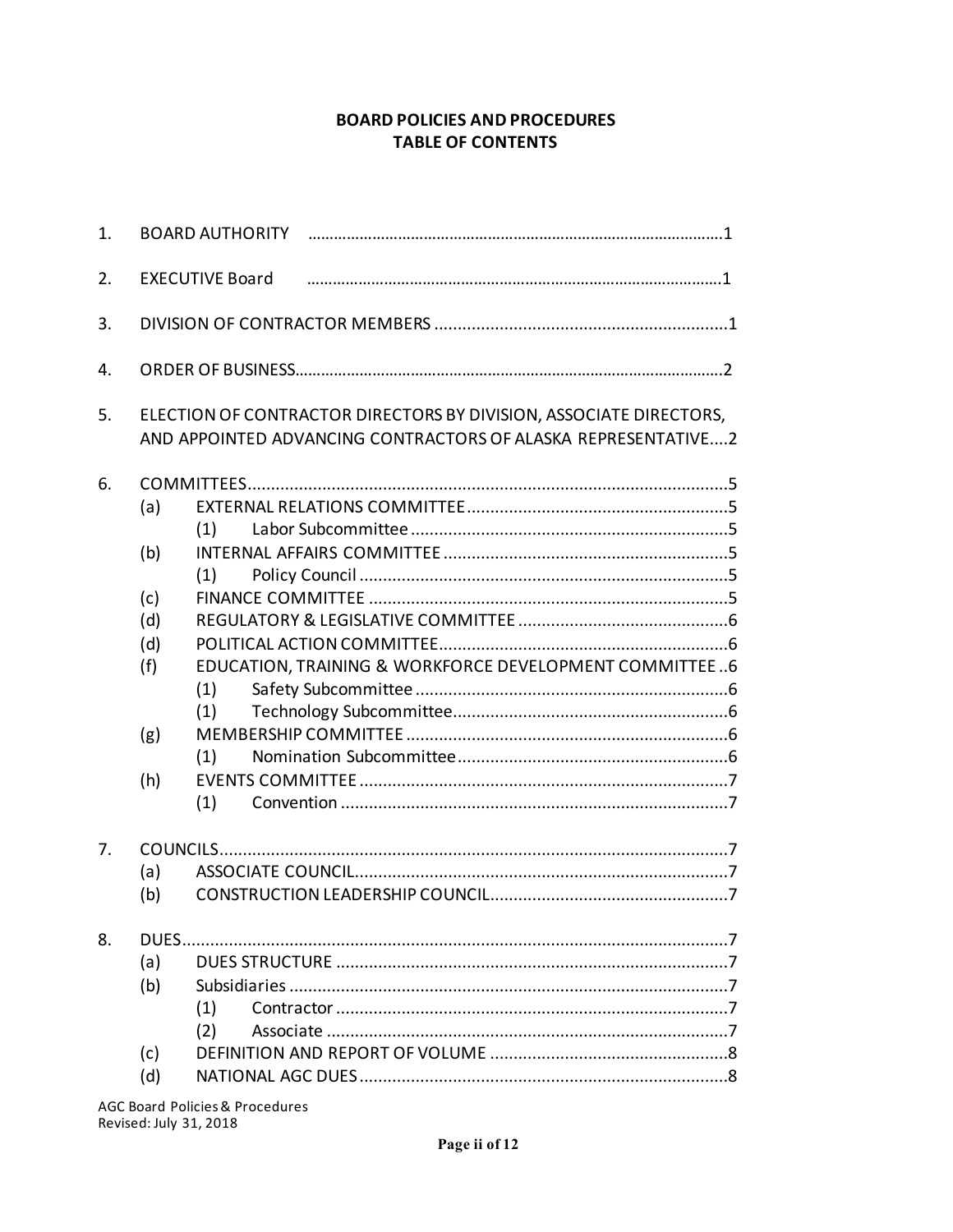|     | (e) |                     |  |
|-----|-----|---------------------|--|
| 9.  |     | <b>ONLINE PLANS</b> |  |
| 10. |     |                     |  |
|     | (a) |                     |  |
|     | (b) |                     |  |
|     | (c) |                     |  |
|     | (d) |                     |  |
|     | (e) |                     |  |
| 11  |     |                     |  |
|     | (a) |                     |  |
|     | (b) |                     |  |
|     | (c) |                     |  |
|     | (d) |                     |  |
|     | (e) |                     |  |
|     | (f) |                     |  |
|     | (g) |                     |  |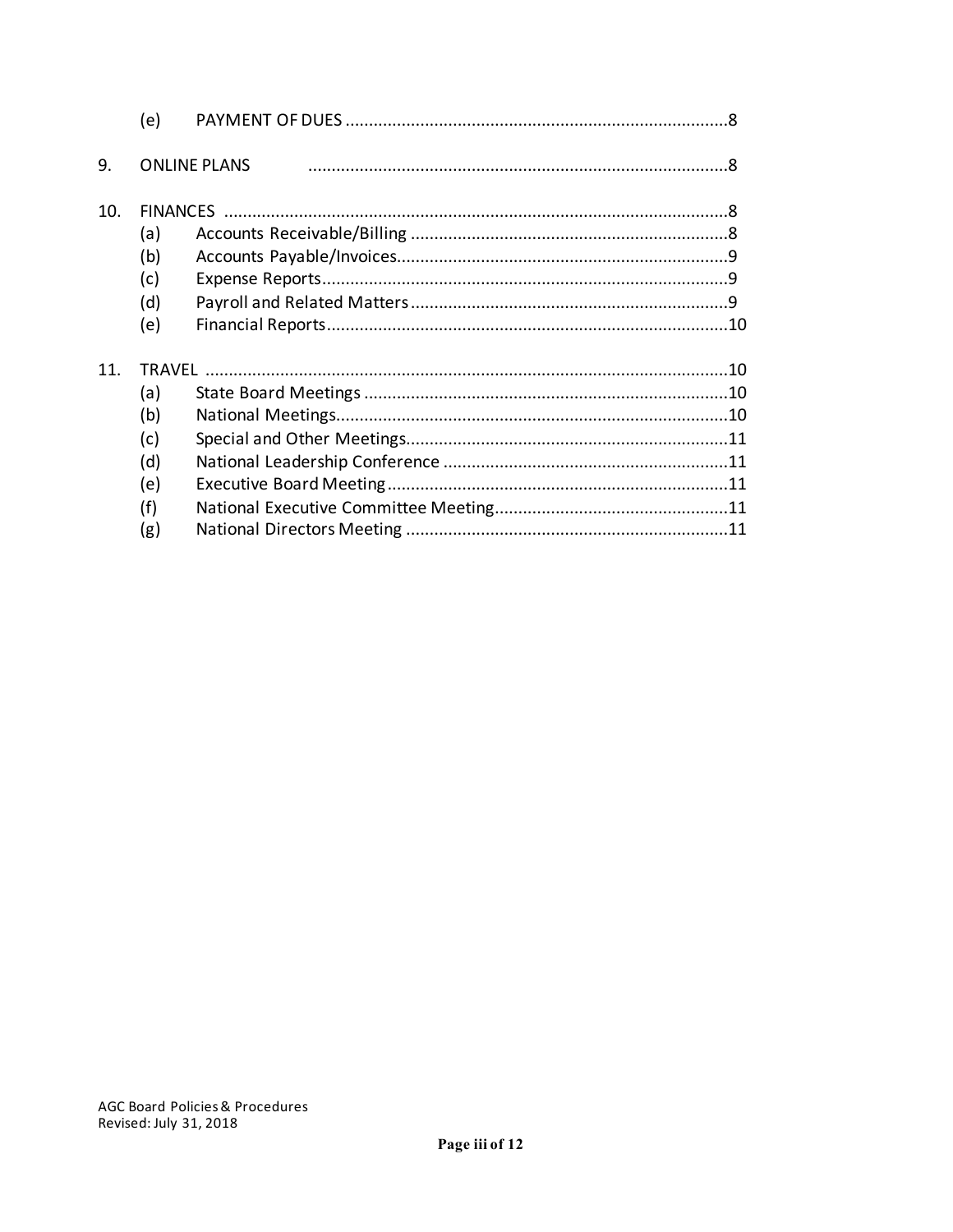### **ASSOCIATED GENERAL CONTRACTORS OF ALASKA BOARD POLICIES AND PROCEDURES**

#### **PREFACE**

- 1. **BOARD AUTHORITY**. The Board of Directors (Board) has broad expressed and implied authority to make policies and procedures governing its own conduct and the internal affairs of the Association. These policies and procedures may be modified by the Board of the Directors and any changes will be distributed to all Board members.
- 2. **EXECUTIVE BOARD**. The Executive Board (E-Board) shall conduct all normal business of the Chapter in accordance with the Bylaws.

#### 3. **DIVISION OF CONTRACTOR MEMBERS**.

- (a) Each Contractor member who is a member of Associated General Contractors of America, Inc., will be classified by the membership committee into Building, Heavy-Industrial, Highway-Utility, Specialty, or Associates category for purposes of establishing eligibility to serve as such a representative on the Board of Directors and also for nomination to appropriate National Committee membership. Any Contractor member may request a change in his classification[s] by submitting written justification to the membership committee at least thirty (30) days prior to the date set for the annual meeting. The membership committee will report its decision at the annual meeting.
- (b) The membership categories and their function are:
	- 1. Building Division -- Serving members engaged in the construction of buildings.
	- 2. Heavy-Industrial Division -- Serving members engaged in the construction of heavy construction projects and process-oriented industrial projects.
	- 3. Highway-Utility Division -- Serving members engaged in the construction of highway and utility projects.
	- 4. Specialty Division -- Serving members engaged in a particular trade and doing less than 20 percent of their work as a prime contractor.
	- 5. Associates -- Serving members are suppling and/or providing services to the construction industry who do not perform on-site construction work.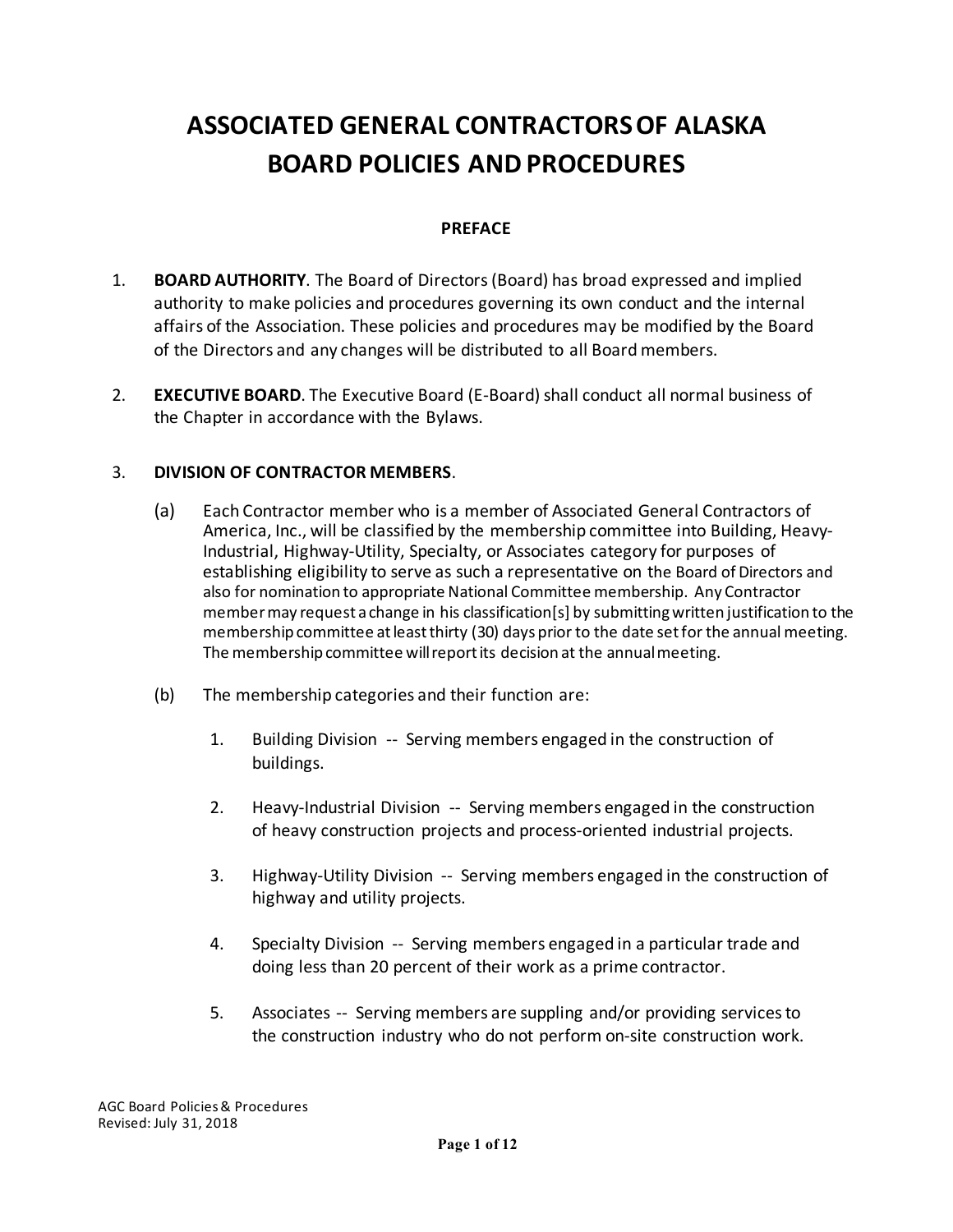#### 4. **ORDER OF BUSINESS**.

- (a) The agenda of all meetings, including Board of Director meetings, shall include the following in no particular order: (1) Call to Order; (2) Roll Call; (3) Special or Guest Speakers; (4) Reading of Minutes; (5) Communications; (6) Reports of (a) Officers, (b) Executive Director, (c) Standing Committees, (d) Special Committees; (7) Unfinished Business; (8) New Business (including annual election of directors); (9) Remarks of members or guests; (10) Adjournment.
- (b) The order of business may be altered or suspended at any meeting by a majority vote of the members present.

#### 5. **ELECTION OF CONTRACTOR DIRECTORS BY DIVISION, ASSOCIATE DIRECTORS, AND APPOINTED CONSTRUCTION LEADERSHIP COUNCIL REPRESENTATIVE**.

- (a) The Board of Directors shall consist of: Twenty Four (24) elected and up to six (6) appointed Contractor members; six (6) elected and up to (3) appointed Associate members, and one (1) appointed Construction Leadership Council member. This body should be comprised of three (3) members representing the Highway-Utility Division; three (3) members representing the Building Division; three (3) members representing the Heavy-Industrial Division; three (3) members representing the Specialty Division; and finally twelve (12) members representing the Membership-at-Large. After twelve (12) years of elective or appointed service on the Board of Directors, a Contractor or an Associate representative shall become Life Director without further action.
	- (1) In the event any division has less than twelve (12) Contractor members that division will have only two (2) representatives on the Board of Directors and the remainder of the Board will be nominated from the Membership-at-Large in order to reach the number of twenty-four (24). In the event any Division Membership has less than nine (9) Contractor members, that division will have only one (1) representative on the Board of Directors, serving a one-year term, and the remainder of the Board will be nominated from the Membership-at-Large in order to reach the number of twenty-four (24).
	- (2) In preparing its list of nominees, the Nominating Committee will prepare separate lists for the purpose of creating and maintaining the required balance on the Board of (a) Building Contractors, (b) Highway-Utility Contractors, (c) Heavy Industrial Contractors, and (d) Specialty Contractors.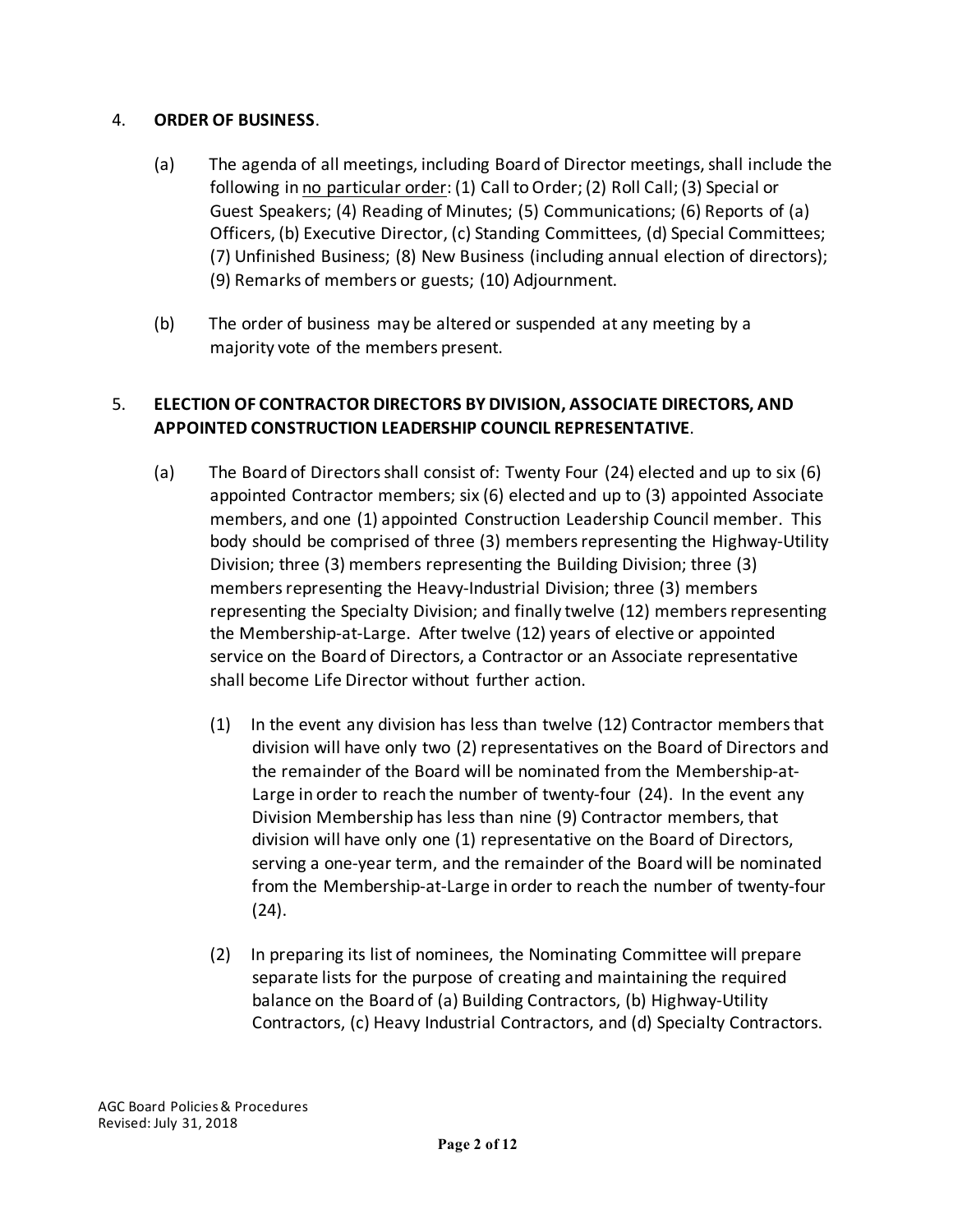- (3) To assure an equal balance is maintained on the Board of Directors, the President may decide, as the presiding officer, to conduct four (4) separate elections, one in each of the above classifications, or in lieu thereof, those receiving the highest number of votes in each of the four classifications shall be considered elected as Directors.
- (b) Five (5) Associate members will be elected to the Board of Directors serving one (1) year terms. Every odd year six (6) Associate Members will be elected to the Board of Directors. Those six (6) Associate Directors will elect one of themselves to serve a two (2) year term on the E-Board. The other five (5) Associate Director Members will serve a one year term on the Board of Directors. Associate Directors shall be elected by the Associate Members by mail and/or email ballot and will be announced at the Annual Meeting. Associate Directors shall be elected by the Associate members by mail and/or email ballot and announced at the Annual Meeting. In case of a tie, the winner shall be selected by a member of the current Executive Board flipping a coin. Staff shall witness the coin toss.
- (c) The President may appoint one (1) member of the Construction Leadership Council to represent them on the Board of Directors. The Construction Leadership Council representative will serve a one (1) year term. The Construction Leadership Council representative shall have a voice but no vote.
- (d) Procedures for Electing Directors
	- (1) Adjourn the Board Meeting and call the General Membership Meeting to order.
		- (a) The President shall turn the meeting over to the Internal Affairs Chair to conduct the elections.
	- (2) The Associate Board Members were previously elected by mailed ballot. The Internal Affairs Chair will announce the results.
	- (3) Conduct the Election of Contractor Board Members. Associate members do not vote for Contractor Board Members. The Internal Affairs Chair will appoint associate members present and staff to assist in conducting the elections. The individual with the most votes is elected for a two year term. All other elected board members will serve a one year term. In case of a tie a runoff election will be held. In case of a second tie the run off will be determined by coin toss.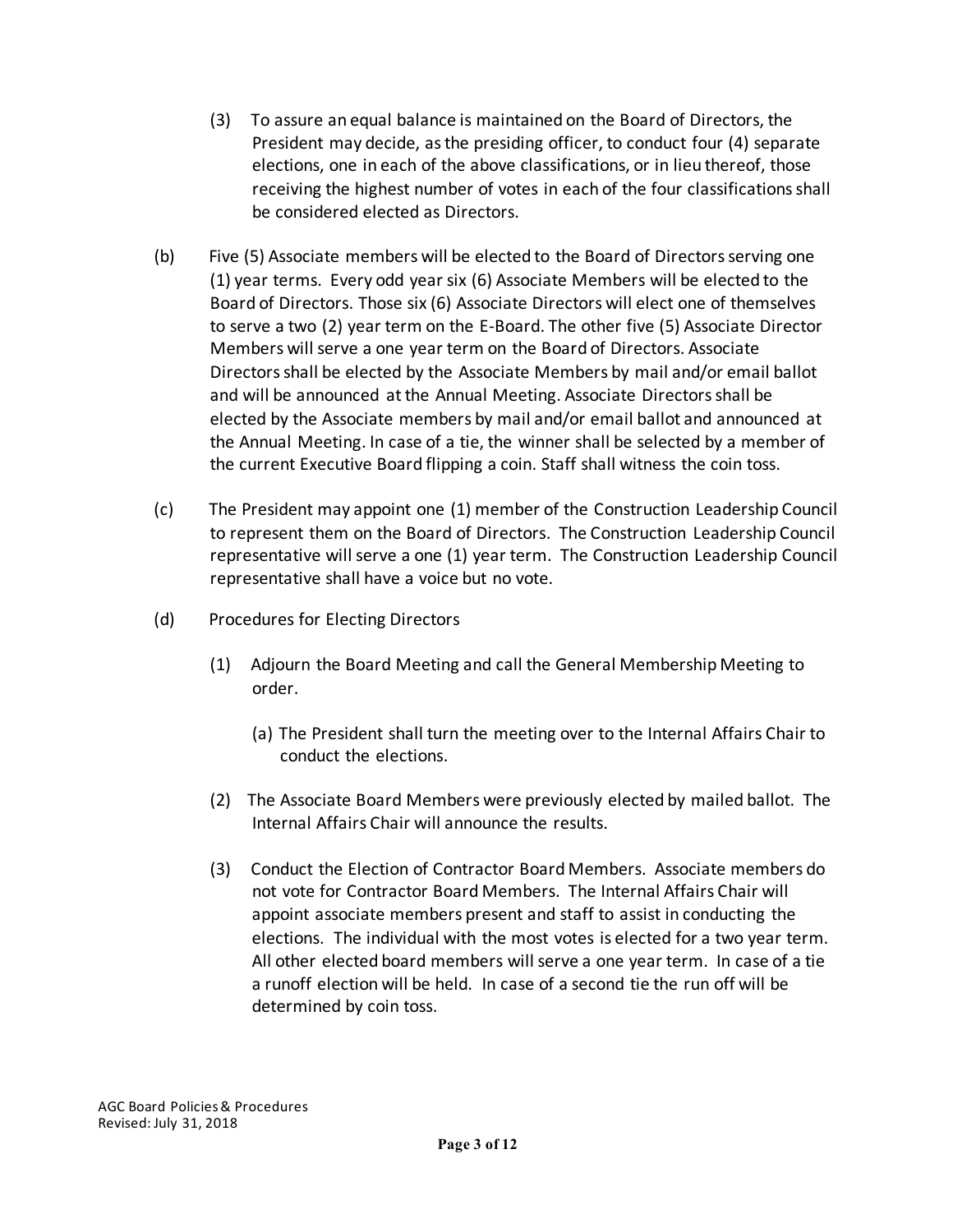- (a) Open nominations from the floor for the Building Division Directors. Close the nominations and vote for the Building Division Directors. Announce the results to the audience.
- (b) Open nominations from the floor for the Highway/Utilities Division Directors. Close the nominations and vote for the Highway/Utilities Division Directors. Announce the results to the audience.
- (c) Open nominations from the floor for the Heavy Industrial Division Directors. Close the nominations and vote for the Heavy Industrial Division Directors. Announce the results to the audience.
- (d) Open nominations from the floor for the Specialty Division Directors. Close the nominations and vote for the Specialty Division Directors. Announce the results to the audience.
- (e) All nominees not elected are automatically nominated for the Member-at-Large Director category. There are no nominations from the floor for Member-at-Large Director category. Vote for the Member-at-Large Director category from the list of previously proposed directors. Announce the results to the audience.
- (4) Adjourn the General Membership meeting and open the Board Meeting.
- (5) Officers are elected by the newly elected Board of Directors.
	- (a) Open nominations from the floor for the office of President. Close nominations and vote for the President. Announce the results to the audience. The new President will take over the board meeting and conduct the remainder of the elections and board meeting.
	- (b) Open nominations from the floor for the office of Vice President. Close nominations and vote for the Vice President. Announce the results to the audience.
	- (c) Open nominations from the floor for the office of Secretary. Close nominations and vote for the Secretary. Announce the results to the audience.
	- (d) Open nominations from the floor for the office of Treasurer. Close nominations and vote for the Treasurer. Announce the results to the audience.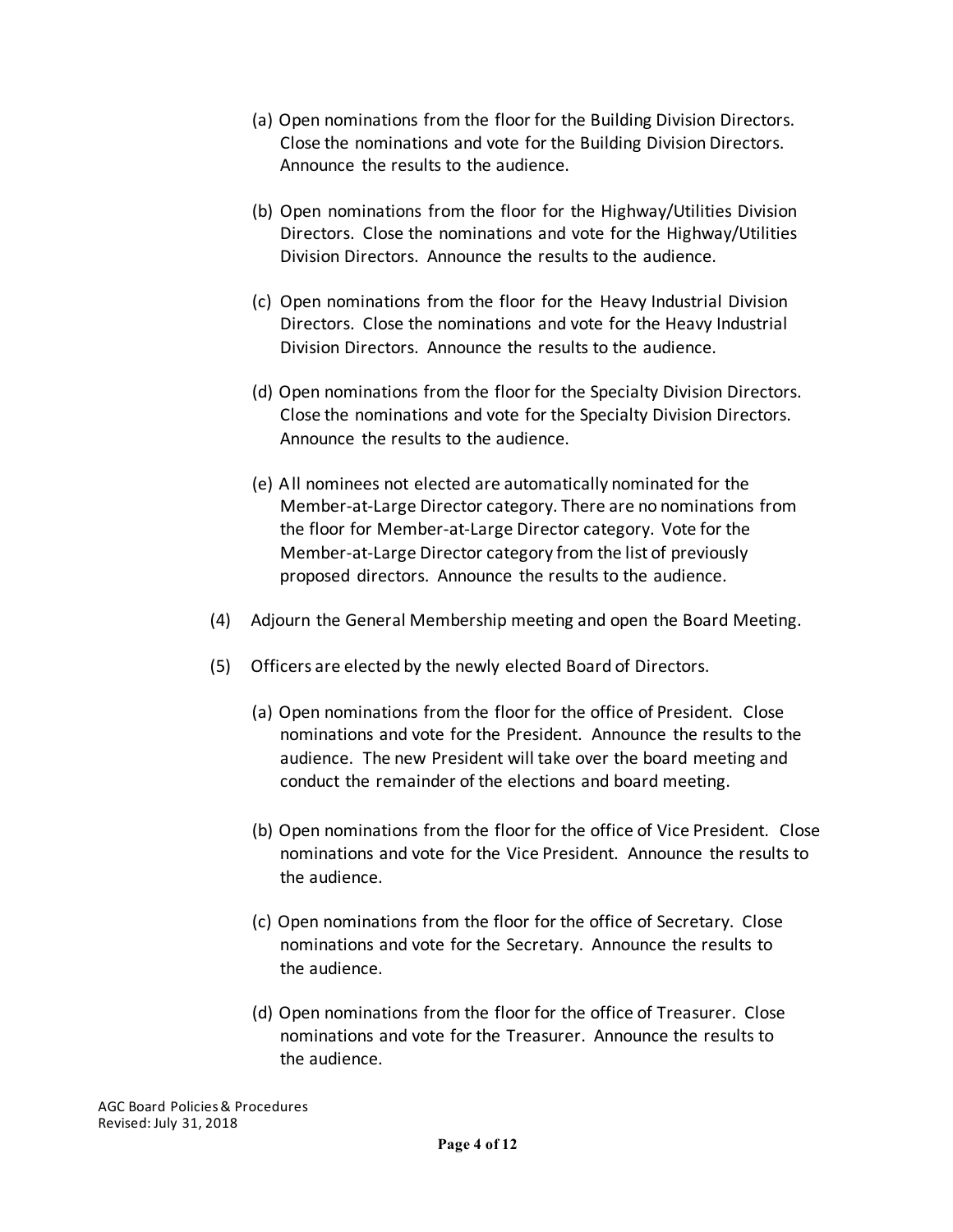- (e) Open nominations from the floor for the Contractor-at-Large. Close the nominations and vote for the Contractor-at-Large represented on the Executive Board. Announce the results to the audience
- (f) The Associate Representative on the Executive Board shall be elected by and from the Associate Directors every other year at the Board of Directors meeting during which Chapter officers are elected. Announce the results to the audience.
- (6) Adjourn the meeting.
- 6. **COMMITTEES**. The Board of Directors establishes the following committees and subcommittees with the following functions. The committee chairperson serves at the pleasure of the Chapter President for one year. The Chair of a standing subcommittee serves at the pleasure of the Chair of the Committee.
	- (a) **EXTERNAL RELATIONS COMMITTEE:** which may have the following subcommittees:
		- (1) **Labor Subcommittee:** (Including Open Shop) The Labor Subcommittee shall inform members of union trust activities and trust financial situations, investigate manpower shortage, investigate AGC hiring/registration hall and inform members of other chapter's open shop activities. The Labor Subcommittee shall also be responsible for the holding of conferences, hearings, arbitration, and administration of Labor-Management relations for those Contractor and Subcontractor members requesting such services. The Subcommittee shall report its results or findings directly to the Board of Directors for approval.
	- (b) **INTERNAL AFFAIRS COMMITTEE:** which may have the following subcommittees:
		- (1) **Policy Council:** This Council consists of former Chapter Presidents. Utilizing the expertise, knowledge and experience, this group provides council and opinions on policy matters to the Board of Directors and the Executive Board.
	- (c) **FINANCE COMMITTEE**: The Board of Directors, the Executive Board and officers of the AGC of Alaska have a fiduciary responsibility to ensure the Association's funds are spent wisely and are well managed. The Finance Committee will be appointed to oversee the Associations' financial activities. This committee will meet quarterly to review the financial records, work with the accounting staff and outside accountant, and provide reports to the Executive Board and the Board of Directors of the Association's finances. The Committee will have up to four (4) members; two (2) of those members will be members of the Executive Board, one being the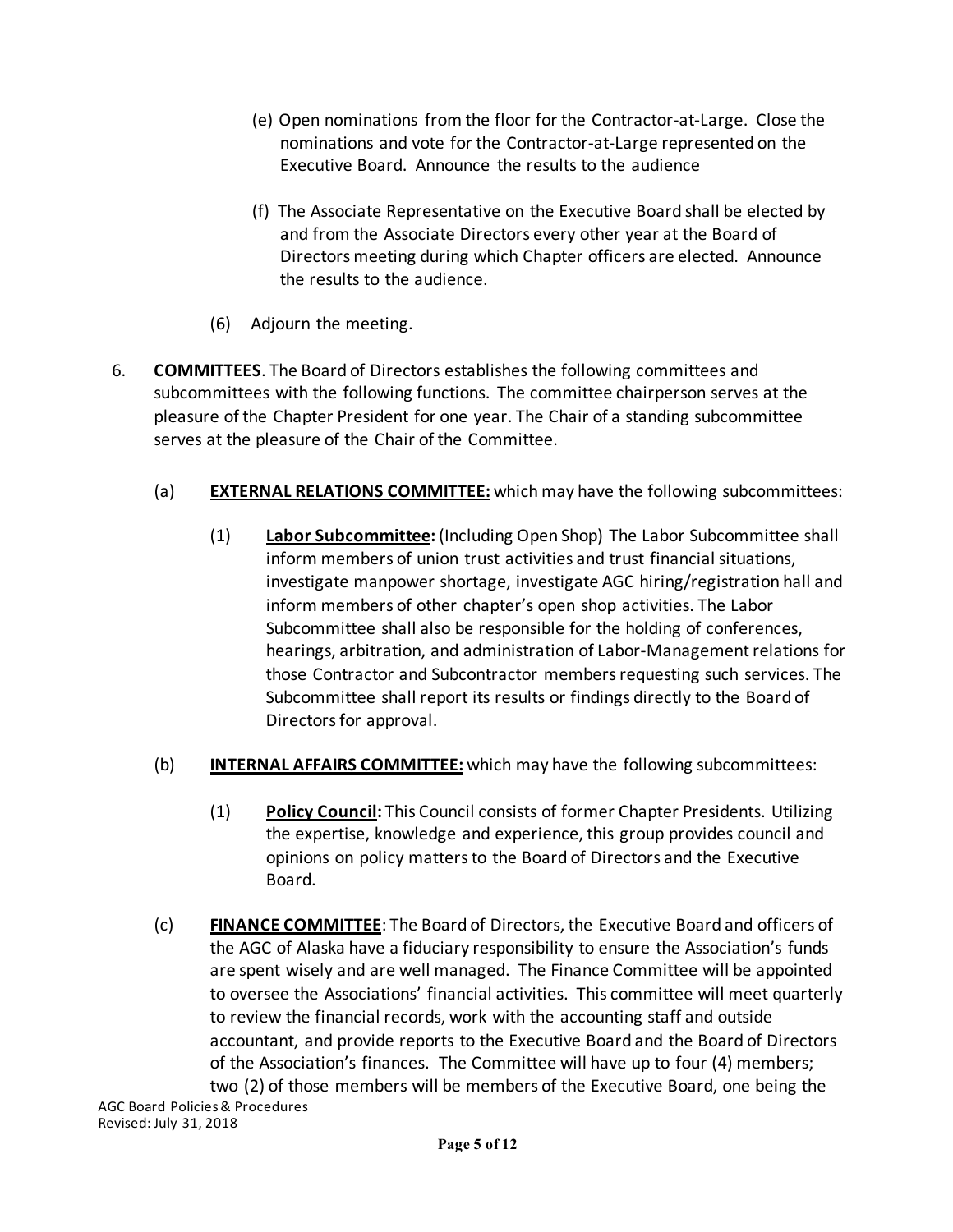seated Treasurer. Two (2) of those members will be appointed by the Executive Board. Finance Committee members serve for 3 years with a rotating retirement schedule.

- (d) **REGULATORY & LEGISLATIVE COMMITTEE:** The responsibilities of this committee include both the discussion of contract issues and bidding procedures with any or all of the governmental construction agencies, including Federal, State and Municipal and; shall study legislative matters introduced by Federal, State and local governments; and advice and counsel the Legislative Representative of the Chapter on proposed legislative matters of interest to the construction industry. The Committee will report to the Board of Directors and will from time to time, when circumstances warrant, inform the membership of legislative matters which affect the industry.
- (e) **POLITICAL ACTION COMMITTEE.** This Committee provides individuals with the opportunity to contribute to the support of worthy candidates for Alaska elective offices and is empowered to solicit and accept voluntary person contributions.
- (f) **EDUCATION, TRAINING & WORKFORCE DEVELOPMENT COMMITTEE** This committee focuses on enhancing the image of and promote interest in the construction industry as a career path, improving and/or documenting the skills of those individuals who are already in the construction industry.
	- (1) **Safety Subcommittee.** This subcommittee provides the means for AGC members to obtain knowledge on upcoming safety issues affecting the industry.
	- (2) **Technology Subcommittee**. This subcommittee guides the AGC and its members in finding and utilizing the latest in technologies.
- (g) **MEMBERSHIP COMMITTEE:** This committee shall review all membership applications and notify the Executive Director of the applicants approved for membership. The committee will review, at least annually, the roster of current membership to determine whether each member is categorized in the correct class of membership. Any recommended changes will be reported to the Board of Directors. The committee will report at each Annual Meeting the total membership of the Chapter, along with any changes from the previous year.
	- (1) **Nomination Subcommittee:** Works to maintain membership on the Board of Directors and recruit potential nominees for open seats. The subcommittee assists with the annual elections and prepares the ballot for distribution.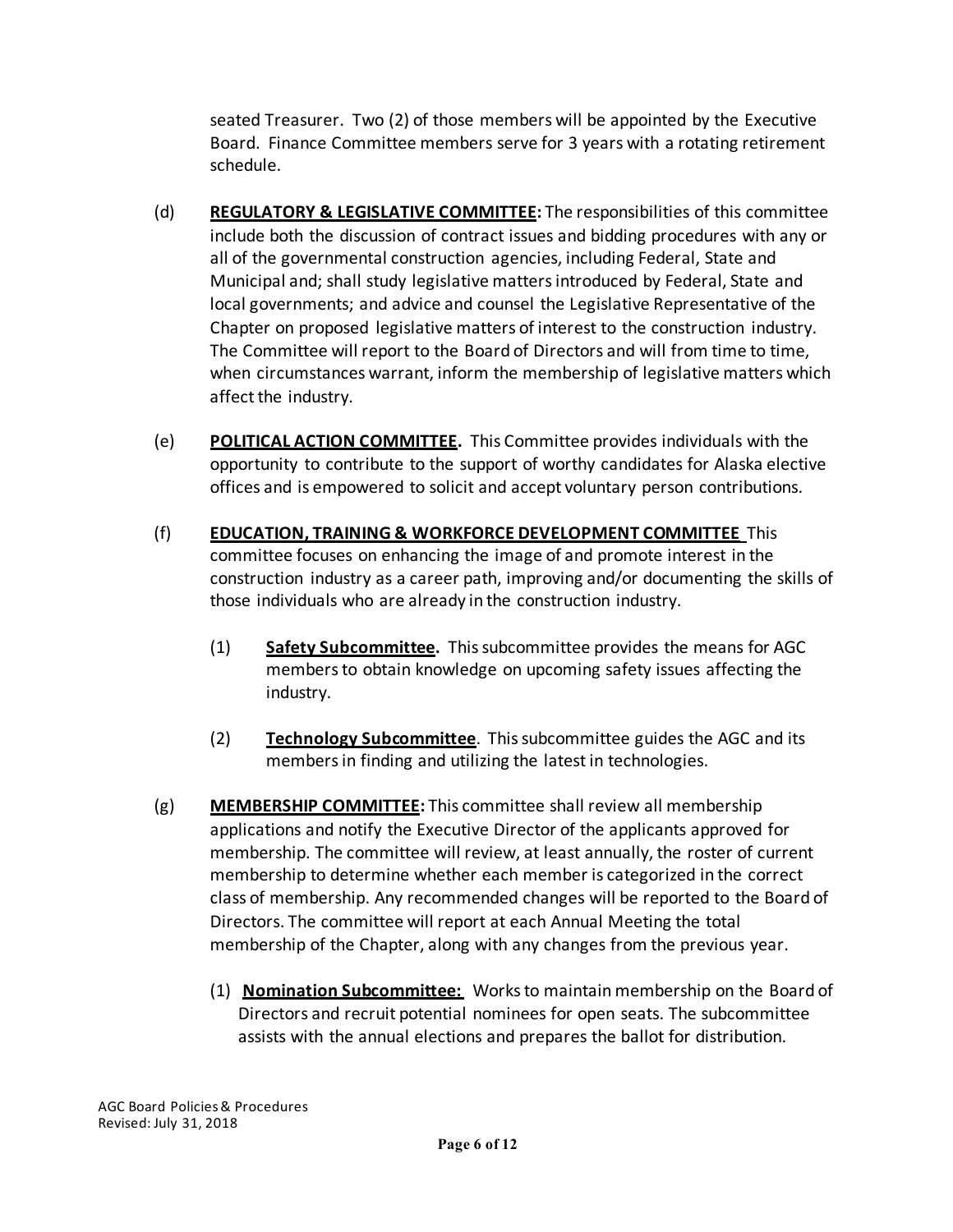- (h) **EVENTS COMMITTEE:** This committee shall produce activities, events, and networking opportunities for the membership. A variety of subcommittees and task forces will be established for current Chapter activities.
	- (1) **Convention:** Works to develop and produce the local annual conference.
- 7. **COUNCILS**. The Board establishes the following councils with the following functions:
	- (a) **ASSOCIATE COUNCIL**: This Council consists of AGC chapter associate members whose mission is to bring added value to the AGC of Alaska membership by increasing opportunities for the associates to meet with other AGC members, and to share and learn from their fellow associate members.
	- (b) **CONSTRUCTION LEADERSHIP COUNCIL:** The mission of the Construction Leadership Council is to cultivate the future leaders of Alaska's construction industry through the development of strong professional relationships and providing relevant networking and professional development opportunities to young professionals.
	- 8. **DUES**.
		- (a) **DUES STRUCTURE**. The Board of Directors establishes the dues structure.

#### (b) **SUBSIDIARIES**.

- (1) Contractor Subsidiaries.
	- (A) Subsidiaries are listed under the parent company with no voting privileges. Only the parent company has a vote. Subsidiary dues are equal to the full Associate rate in place at the time.
	- (B) Parent companies will include within their volume dues all their subsidiaries' construction work conducted in Alaska. If the subsidiary is not a contractor, no volume dues will be accessed.
- (2) Associate Subsidiaries: Subsidiaries will be listed under the parent company with no voting privileges. Subsidiary dues are equal to the full Associate rate in place at the time. Only the parent company has a vote.
- (3) If a contractor subsidiary company wishes to be identified under their own company name, they will pay full contractor dues plus volume dues for contractors. Voting privileges will be given to subsidiary contractors paying full dues.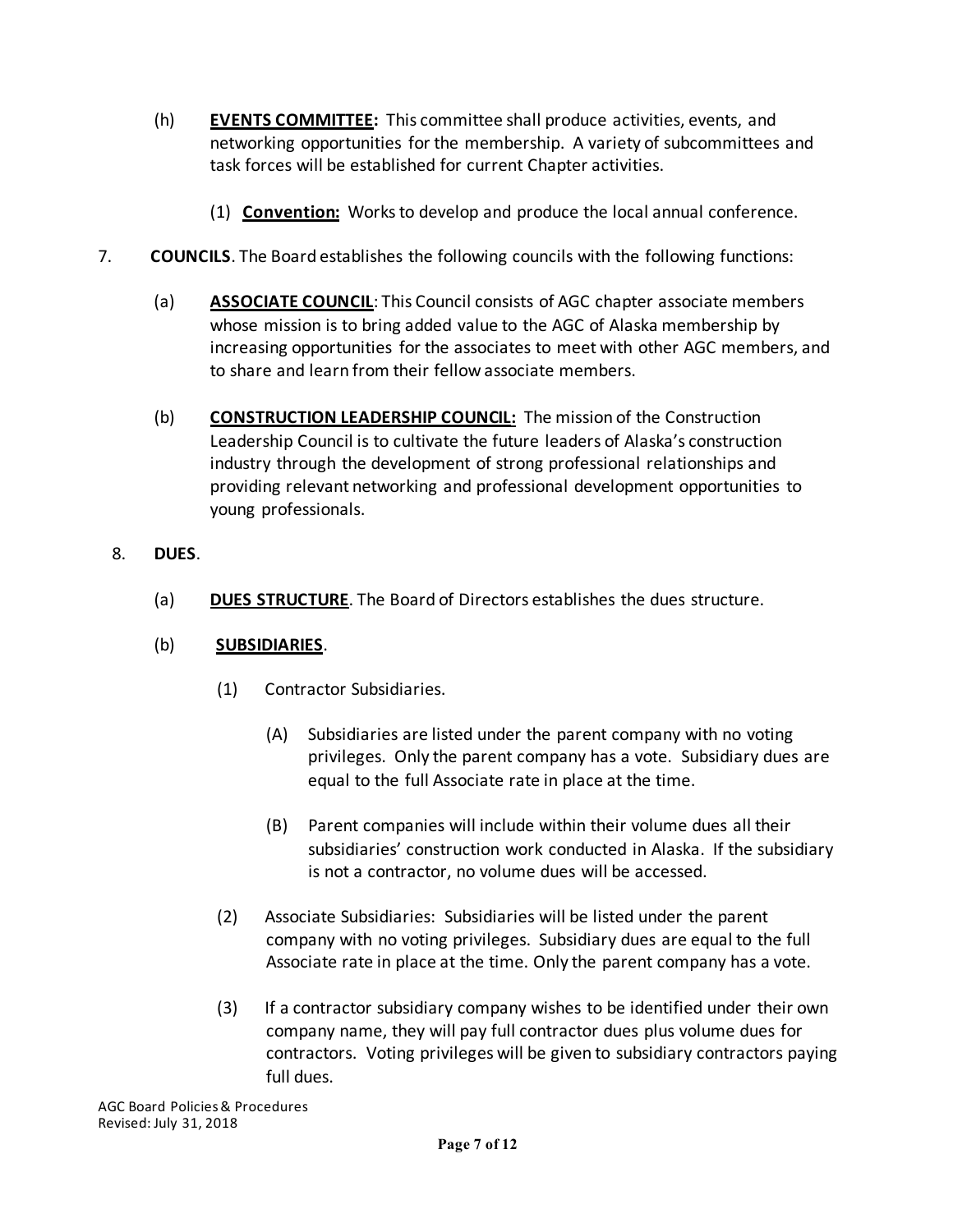- (4) If an associate subsidiary company wishes to be identified under their own company name, they will pay the full associate dues. Voting privileges will be given to subsidiary associates paying full dues.
- (c) **DEFINITION AND REPORT OF VOLUME**. Volume for purposes of payment of Contractor dues is defined as all construction work in the current calendar year performed in the State of Alaska.

#### (d) **NATIONAL AGC DUES**.

(1) The annual dues for each Building, Heavy-Industrial, and Highway-Utility classification of contractor members to finance the Associated General Contractors of America, Inc. (National Dues) and insure continuity of its services shall be as fixed or changed by the National AGC of America, Inc. Board of Directors and approved, promulgated and published by an assembled convention in the Bylaws of the Associated General Contractors of America, Inc., or changes, modifications thereto or rules and regulations implementing such provisions. They shall be paid by each Contractor member to the Chapter office, which they designate as their home chapter.

#### (e) **PAYMENT OF DUES**.

- (1) Contractor minimum dues will be paid by the beginning of each calendar year. Volume dues shall be paid at the end of each calendar quarter and reports submitted on forms furnished by the Chapter. Reports and payments shall be made to the Chapter office within twenty(20) days following the end of each quarterly period.
- (2) Associate Dues shall be paid by the beginning of each calendar year.
- 9. **ONLINE PLANS.** Contractor Members have full use of AGC's Online Plans as a benefit of membership. Associate Members may elect to pay additional fee for Online Plans services.

#### 10. **FINANCES.**

(a) **Accounts Receivable/Billing.** Management of Accounts Receivable is necessary to appropriately manage the cash flows of the organization. The Executive Director and staff will create a policy to establish how accounts receivable are recognized and the process by which receivables are collected. The Finance Committee is responsible for seeing the policy is developed, distributed and followed. If money owed the Association become delinquent the Executive Director and/or Treasurer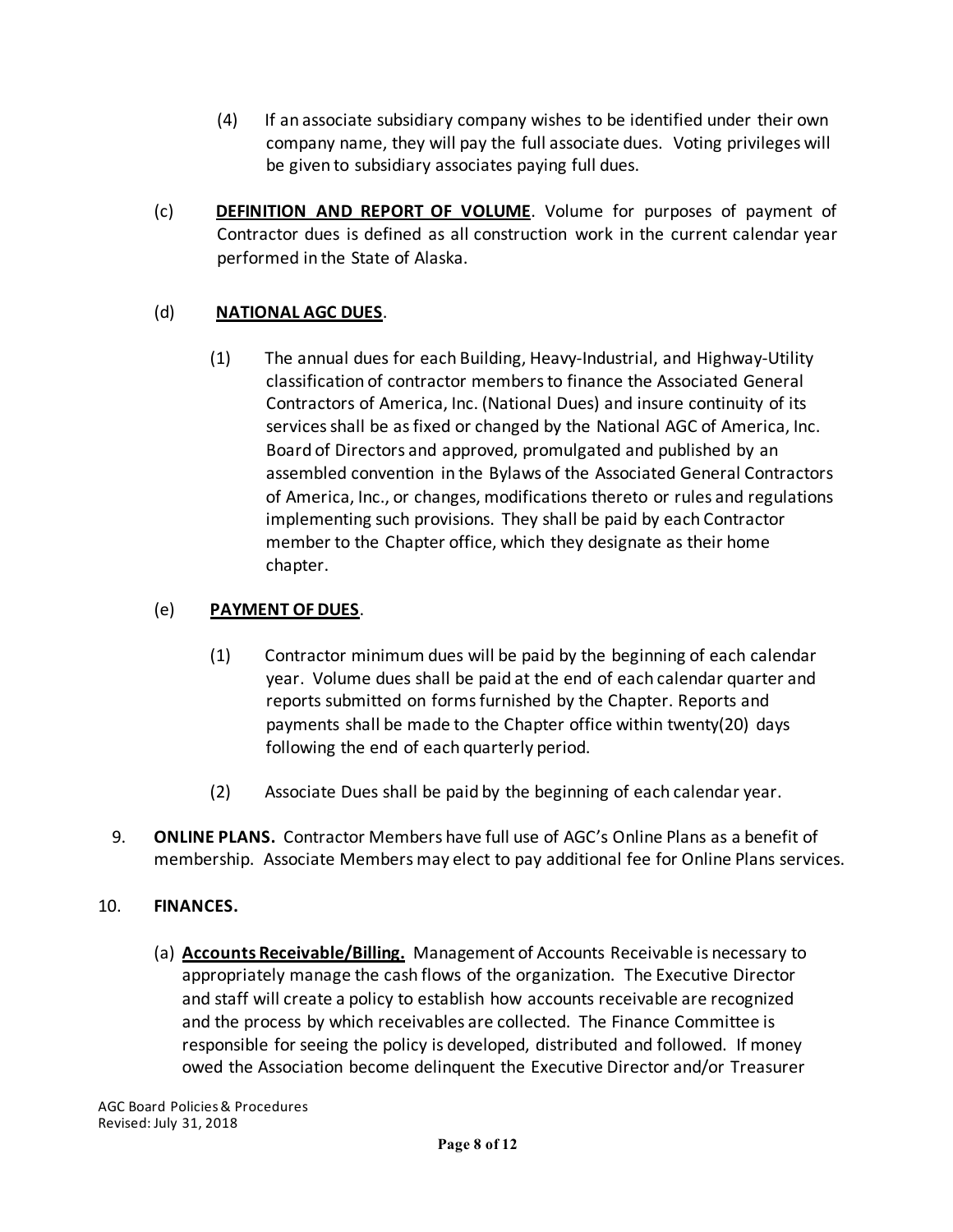shall bring this matter before the Executive Board in a timely manner.

- (c) **Accounts Payable/Invoices.** The timely payment of invoices is a cornerstone of maintaining the Associations' reputation. The Executive Director is responsible to see that:
	- (1) Only authorized employees are allowed to place order for supplies and materials;
	- (2) Blank check stock is to be kept in a safe manner and audited by the Finance Committee twice per year;
	- (3) All checks or authorizations for direct deposits over \$4,000 shall be authorized and signed by two authorized signers. An individual shall not sign nor authorize a check made out to his/herself. The Executive Board shall annually designate who the authorized signers are for the Association;
	- (4) On a quarterly basis the following items are to be made available to the Finance Committee for their review: bank statements, check registers, credit account statements, investment statements, internal financial statements, profit & loss statements, outstanding accounts receivable, outstanding accounts payable and budget to actual reports;
	- (6) Bank statements received by the Association shall be opened and reviewed by a member of the Finance Committee or other authorized designee. Steps providing for a similar review shall be incorporated if the statements are received electronically.
	- (7) The Association is authorized to maintain two petty cash boxes, one in Anchorage and one in Fairbanks, containing not more than \$1,000 each. The Finance Committee shall audit the petty cash boxes annually and report their findings to the Executive Board.
- (c) **Expense Reports.** The Executive Director's expenses will be reviewed and approved by a member of the Executive Board and the Chairman of the Finance Committee prior to reimbursement payment being made.
- (d) **Payroll and Related Matters**. All employees will prepare and submit to their supervisor for review and approval a bi-weekly time sheet detailing hours worked on a daily basis and any vacation, holiday or personal leave taken. The Executive Director's time sheet will be reviewed and approved monthly by the Executive Board President or his/her designee.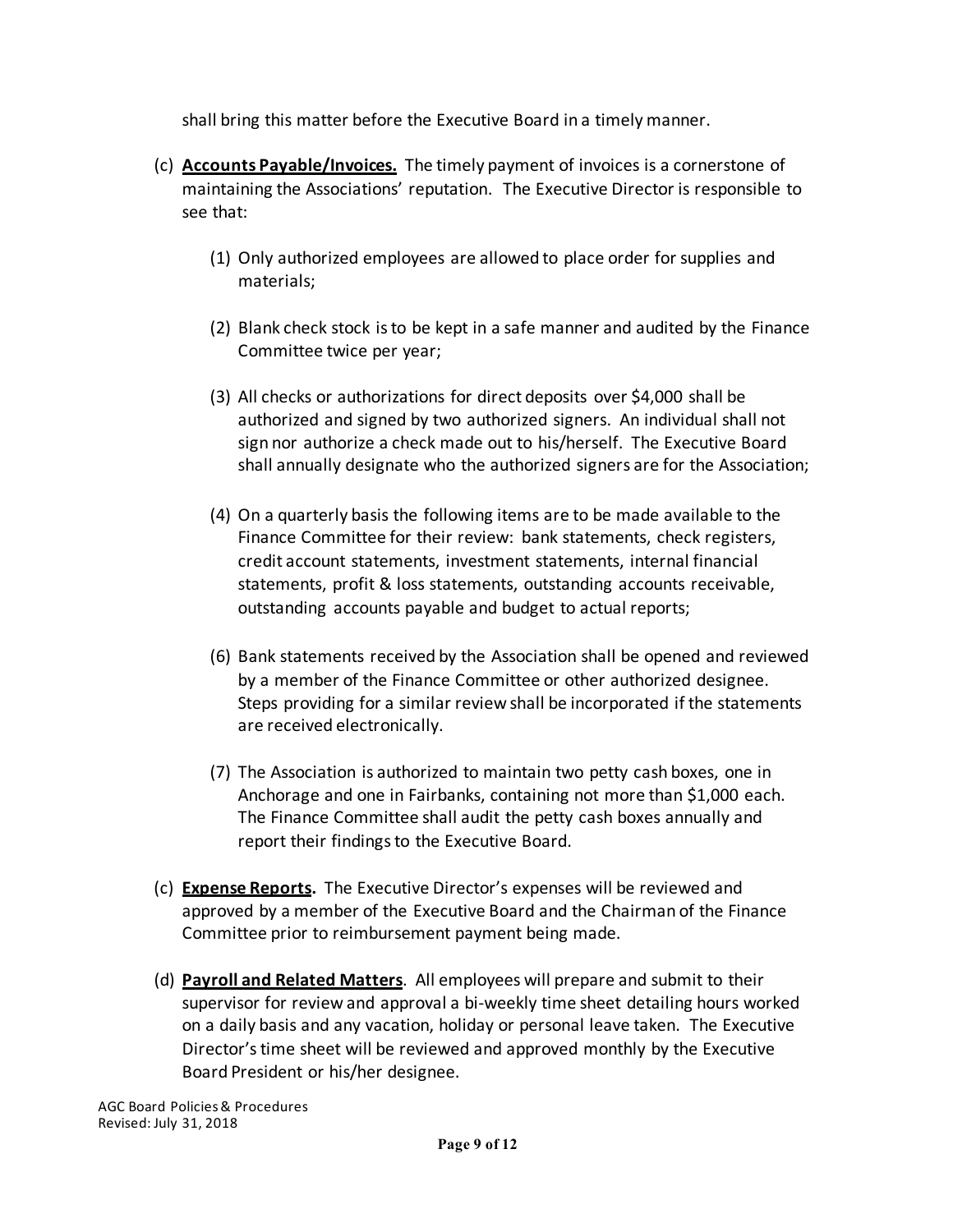- (e) **Financial Reports.** All financial reports provided to the Board of Directors and Executive Board shall be generated by the accounting software utilized by the Association.
- (f) **Reserve Account.** It is the Goal of the Chapter to maintain the balance of the Reserve Account in the range of \$1,250,000 to \$1,500,000. The balance of the Reserve Account and the change since last reporting shall be included in the Financial Reports presented at each Executive Board Meeting. Funds may be added or withdrawn from the Reserve Account **only** by action of the Executive Board. Annually, or more frequently if needed, the Finance Committee shall review the holdings in the Reserve Account and recommended changes if needed to the Executive Board.
- 11. **Travel.** All travel will be reimbursed for coach class or current IRS rate cents per mile unless approved otherwise by the Executive Director. All travel will be reimbursed at a rate not greater than the distance from the member's residence to the meeting location. All reimbursements require written request for reimbursement and appropriate documentation. Travel will be reimbursed at coach fare.

#### (a) **State Board Meetings**

- (1) Chapter President. The Chapter President isreimbursed travel costs and reasonable expenses for attending all Board meetings.
- (2) Executive Board Members. Executive Board members will be reimbursed for transportation expenses only.
- (3) Staff. The Executive Director and any necessary personnel will attend all Board meetings with travel and reasonable expenses paid for by the Chapter.
- (b) **National Meetings**(Annual Meetings, Board and National Committee Meetings)
	- (1) Chapter President. The President and spouse receive transportation and reasonable expenses for attending the Annual National Meeting.
	- (2) Chapter Vice President. The Vice President receives transportation and reasonable expenses for attending the Annual National Meeting.
	- (3) Staff. The Executive Director will attend at least one of the national meetings with travel and reasonable expenses paid for by the Chapter.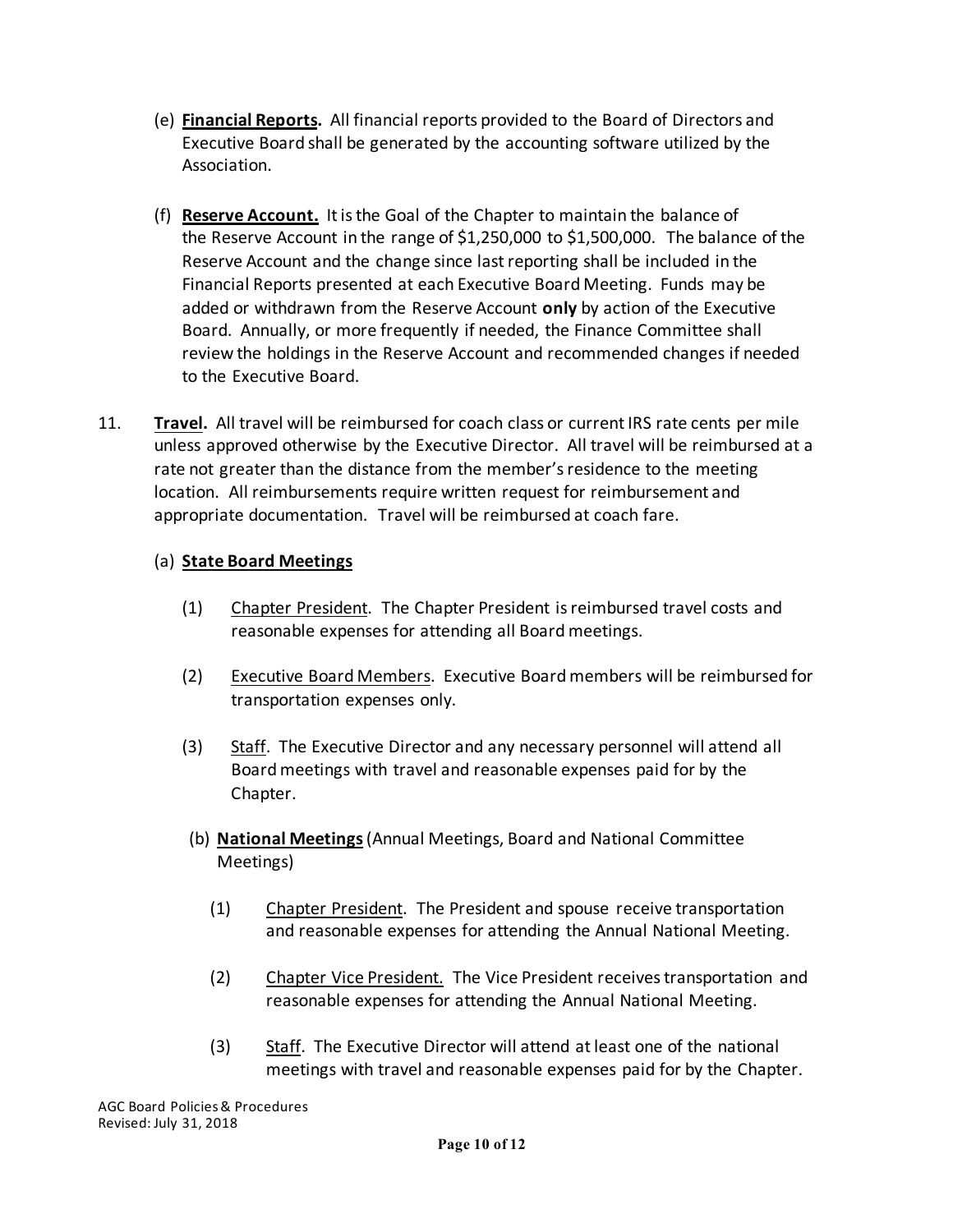#### (c) **Special and Other Meetings**

- (1) Chapter President. The President receives travel costs and reasonable expenses to attend the Western Chapter's Annual Meeting.
- (2) Chapter Vice President. The Vice President receives travel costs and reasonable expense to attend the Western Chapter's Annual Meeting.
- (3) Staff. The Executive Director may attend the National Chapter Managers Meeting and travel costs and reasonable expenses paid for by the Chapter. Additionally, the Executive Director may elect to have another staff member attend these meetings or attend in lieu of the Executive Director with travel costs and reasonable expenses paid for by the Chapter.
- (d) **National Leadership Conference.** The President and Vice President shall attend the annual meeting and will receive travels costs and reasonable expenses.
- (e) **Executive Board Meeting**. Members of the Executive Board are reimbursed transportation costs only for attending scheduled Executive Board meetings.
- (f) **National Executive Committee Meeting.** If a member of the Chapter is selected to serve on the National Executive Committee, all transportation and reasonable expenses shall be reimbursed to the member. An additional day of expense reimbursement will be allowed for travel.
- (g) **National Directors Meeting**. National Directors will be reimbursed for actual registrations fees, \$1,000 toward airfare or ground transportation and \$500 for room and board when representing the chapter at these meetings. To be reimbursed, the member must submit copies of supporting expenses and file a report on the sessions of the meeting they attend.